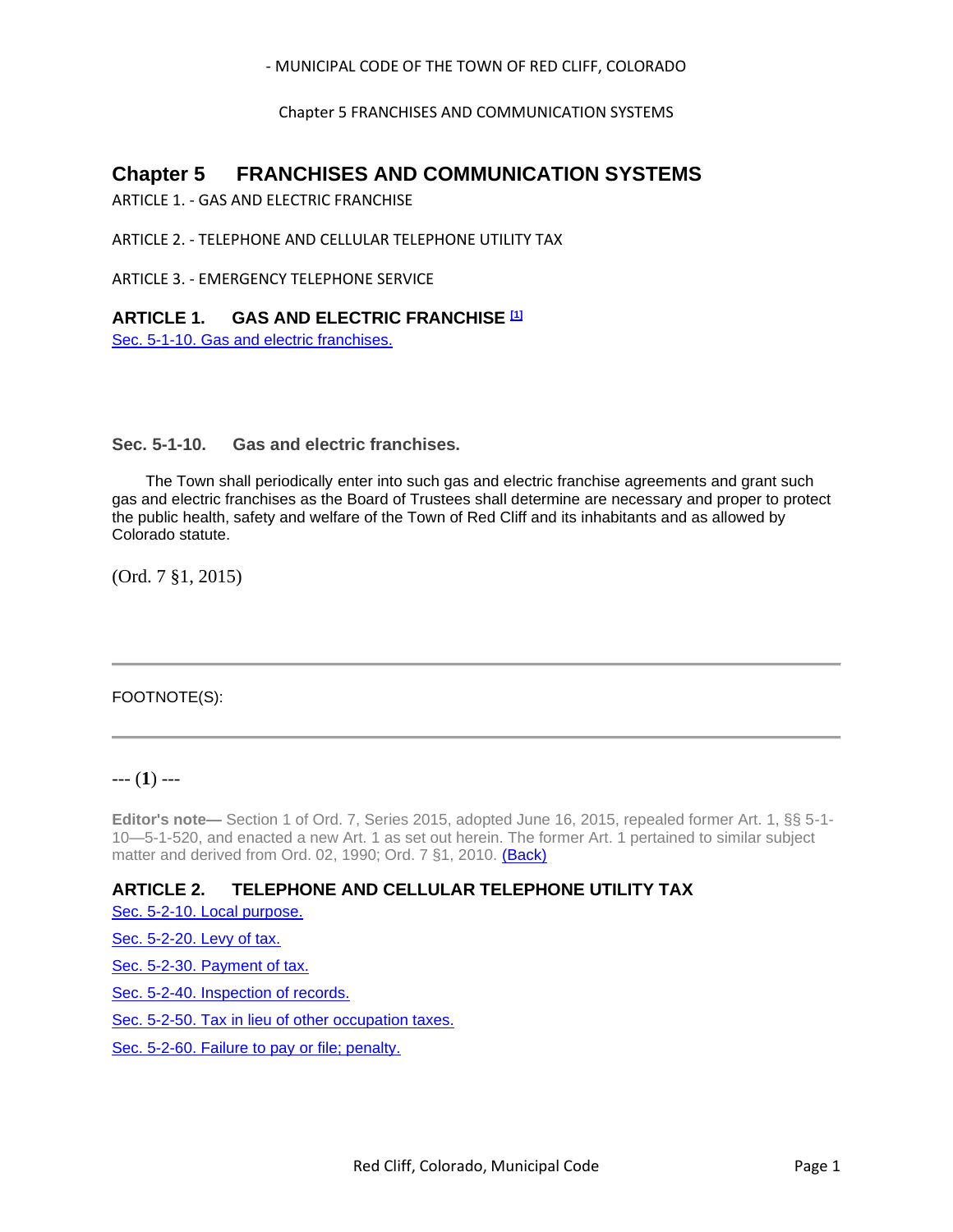#### - MUNICIPAL CODE OF THE TOWN OF RED CLIFF, COLORADO

#### Chapter 5 FRANCHISES AND COMMUNICATION SYSTEMS

### <span id="page-1-0"></span>**Sec. 5-2-10. Local purpose.**

The tax provided in this Article is upon the affected occupations and businesses in their performance of local functions and is not a tax upon those functions relating to interstate commerce.

### (Ord. 4 §1, 1983; Ord. 7 §1, 2010)

### <span id="page-1-1"></span>**Sec. 5-2-20. Levy of tax.**

There is levied against every telephone utility, including cellular telephone services, which is engaged in the business of furnishing local exchange telephone service within the Town a tax on the privilege of engaging in such business. The annual amount of tax levied hereby shall be equal to six dollars (\$6.00) per telephone account for which local exchange telephone service is provided within the Town on the effective date as provided in Subsection 5-2-30(a) below and upon each anniversary of the effective date.

(Ord. 4 §2, 1983; Ord. 7 §1, 2010)

<span id="page-1-2"></span>**Sec. 5-2-30. Payment of tax.**

- (a) The tax levied by this Article shall commence on July 1, 1983, and shall be due and payable in twelve (12) equal monthly installments with the first such installment due thirty (30) days after the effective date.
- (b) Within thirty (30) days after the effective date as provided in Subsection (a) above, each telephone utility subject to the tax imposed in this Article shall file with the Town Clerk, in such form as the Town Clerk may require, a statement showing the total number of telephone accounts for which local exchange telephone service was provided within the Town on the effective date. Such statement shall be filed within thirty (30) days after each anniversary of the effective date showing such accounts on the anniversary date.

(Ord. 4 §3, 1983; Ord. 7 §1, 2010)

<span id="page-1-3"></span>**Sec. 5-2-40. Inspection of records.**

The Town shall have the right, at any reasonable time, to examine the books and records of any telephone utility which is subject to the tax imposed by this Article and to make copies of the entries or contents thereof.

(Ord. 4 §4, 1983; Ord. 7 §1, 2010)

<span id="page-1-4"></span>**Sec. 5-2-50. Tax in lieu of other occupation taxes.**

The tax provided in this Article shall be in lieu of all other occupation taxes, or taxes on the privilege of doing business within the Town, on any telephone utility subject to the provisions of this Article.

(Ord. 4 §5, 1983; Ord. 7 §1, 2010)